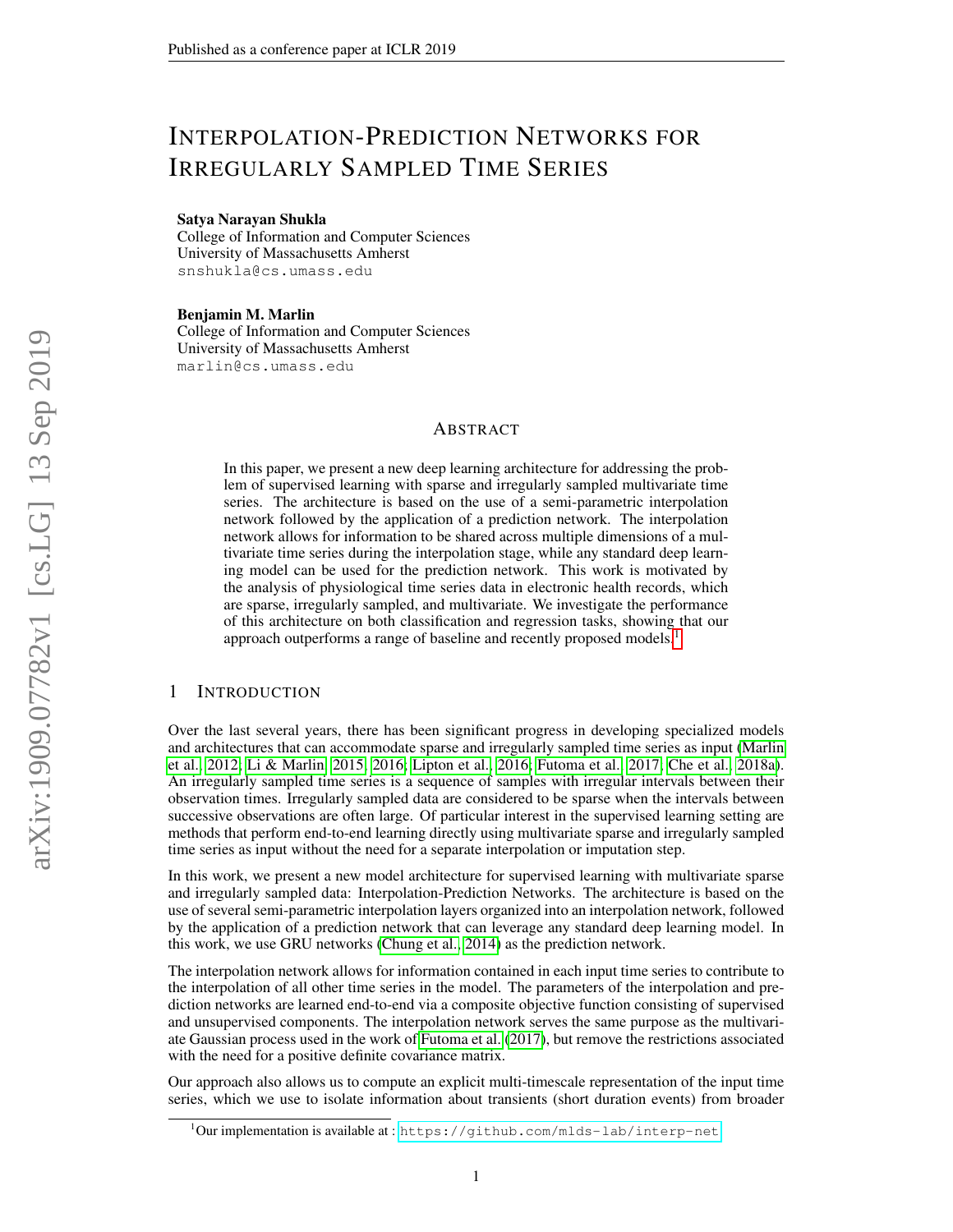trends. Similar to the work of [Lipton et al.](#page-9-3) [\(2016\)](#page-9-3) and [Che et al.](#page-8-0) [\(2018a\)](#page-8-0), our architecture also explicitly leverages a separate information channel related to patterns of observation times. However, our representation uses a semi-parametric intensity function representation of this information that is more closely related to the work of [Lasko](#page-9-5) [\(2014\)](#page-9-5) on modeling medical event point processes.

Our architecture thus produces three output time series for each input time series: a smooth interpolation modeling broad trends in the input, a short time-scale interpolation modeling transients, and an intensity function modeling local observation frequencies.

This work is motivated by problems in the analysis of electronic health records (EHRs) [\(Marlin et al.,](#page-9-0) [2012;](#page-9-0) [Lipton et al., 2016;](#page-9-3) [Futoma et al., 2017;](#page-9-4) [Che et al., 2018a\)](#page-8-0). It remains rare for hospital systems to capture dense physiological data streams. Instead, it is common for the physiological time series data in electronic health records to be both sparse and irregularly sampled. The additional issue of the lack of alignment in the observation times across physiological variables is also very common.

We evaluate the proposed architecture on two datasets for both classification and regression tasks. Our approach outperforms a variety of simple baseline models as well as the basic and advanced GRU models introduced by [Che et al.](#page-8-0) [\(2018a\)](#page-8-0) across several metrics. We also compare our model with to the Gaussian process adapter [\(Li & Marlin, 2016\)](#page-9-2) and multi-task Gaussian process RNN classifier [\(Futoma et al., 2017\)](#page-9-4). Further, we perform full ablation testing of the information channels our architecture can produce to assess their impact on classification and regression performance.

# <span id="page-1-0"></span>2 RELATED WORK

The problem of interest in this work is learning supervised machine learning models from sparse and irregularly sampled multivariate time series. As described in the introduction, a sparse and irregularly sampled time series is a sequence of samples with large and irregular intervals between their observation times.

Such data commonly occur in electronic health records, where they can represent a significant problem for both supervised and unsupervised learning methods [\(Yadav et al., 2018\)](#page-10-0). Sparse and irregularly sampled time series data also occur in a range of other areas with similarly complex observation processes including climate science [\(Schulz & Stattegger, 1997\)](#page-10-1), ecology [\(Clark & Bjørnstad, 2004\)](#page-8-2), biology [\(Ruf, 1999\)](#page-9-6), and astronomy [\(Scargle, 1982\)](#page-10-2).

A closely related (but distinct) problem is performing supervised learning in the presence of missing data [\(Batista & Monard, 2003\)](#page-8-3). The primary difference is that the missing data problem is generally defined with respect to a fixed-dimensional feature space (Little  $\&$  Rubin, 2014). In the irregularly sampled time series problem, observations typically occur in continuous time and there may be no notion of a "normal" or "expected" sampling frequency for some domains.

Methods for dealing with missing data in supervised learning include the pre-application of imputation methods [\(Sterne et al., 2009\)](#page-10-3), and learning joint models of features and labels [\(Williams et al.,](#page-10-4) [2005\)](#page-10-4). Joint models can either be learned generatively to optimize the joint likelihood of features and labels, or discriminately to optimize the conditional likelihood of the labels. The problem of irregular sampling can be converted to a missing data problem by discretizing the time axis into non-overlapping intervals. Intervals with no observations are then said to contain missing values.

This is the approach taken to deal with irregular sampling by [Marlin et al.](#page-9-0) [\(2012\)](#page-9-0) as well as [Lipton](#page-9-3) [et al.](#page-9-3) [\(2016\)](#page-9-3). This approach forces a choice of discretization interval length. When the intervals are long, there will be less missing data, but there can also be multiple observations in the same interval, which must be accounted for using ad-hoc methods. When the intervals are shorter, most intervals will contain at most one value, but many intervals may be empty. Learning is generally harder as the amount of missing data increases, so choosing a discretization interval length must be dealt with as a hyper-parameter of such a method.

One important feature of missing data problems is the potential for the sequence of observation times to itself be informative [\(Little & Rubin, 2014\)](#page-9-7). Since the set of missing data indicators is always observed, this information is typically easy to condition on. This technique has been used successfully to improve models in the domain of recommender systems [\(Salakhutdinov et al., 2007\)](#page-10-5). It was also used by [Lipton et al.](#page-9-3) [\(2016\)](#page-9-3) to improve performance of their GRU model.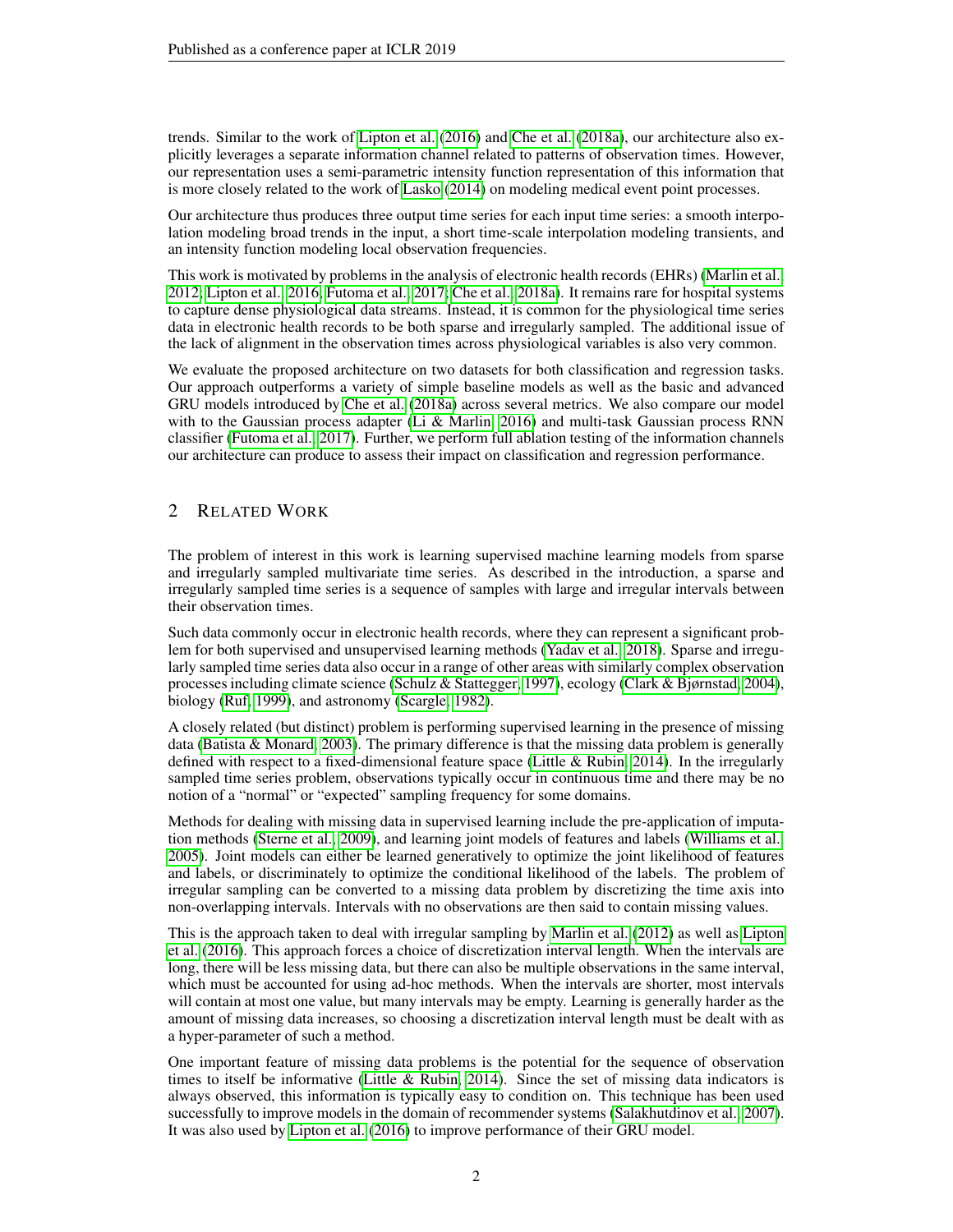The alternative to pre-discretizing irregularly sampled time series to convert the problem of irregular sampling into the problem of missing data is to construct models with the ability to directly use an irregularly sampled time series as input. The machine learning and statistics literature include several models with this ability. In the probabilistic setting, Gaussian process models have the ability to represent continuous time data via the use of mean and covariance functions [\(Rasmussen, 2006\)](#page-9-8). These models have non-probabilistic analogues that are similarly defined in terms of kernels.

For example, [Lu et al.](#page-9-9) [\(2008\)](#page-9-9) present a kernel-based method that can be used to produce a similarity function between two irregularly sampled time series. [Li & Marlin](#page-9-1) [\(2015\)](#page-9-1) subsequently provided a generalization of this approach to the case of kernels between Gaussian process models. [Li & Marlin](#page-9-2) [\(2016\)](#page-9-2) showed how the re-parameterization trick [\(Kingma et al., 2015\)](#page-9-10) could be used to extend these ideas to enable end-to-end training of a deep neural network model (feed-forward, convolutional, or recurrent) stacked on top of a Gaussian process layer. While the basic model of [Li & Marlin](#page-9-2) [\(2016\)](#page-9-2) was only applied to univariate time series, in follow-up work the model was extended to multivariate time series using a multi-output Gaussian process regression model [\(Futoma et al., 2017\)](#page-9-4). However, modeling multivariate time series within this framework is quite challenging due to the constraints on the covariance function used in the GP layer. [Futoma et al.](#page-9-4) [\(2017\)](#page-9-4) deal with this problem using a sum of separable kernel functions [\(Bonilla et al., 2008\)](#page-8-4), which limit the expressiveness of the model.

An important property of the above models is that they allow for incorporating all of the information from all available time points into a global interpolation model. Variants differ in terms of whether they only leverage the posterior mean when the final supervised problem is solved, or whether the whole posterior is used. A separate line of work has looked at the use of more local interpolation methods while still operating directly over continuous time inputs.

For example, [Che et al.](#page-8-0) [\(2018a\)](#page-8-0) presented several methods based on gated recurrent unit (GRU) networks [\(Chung et al., 2014\)](#page-8-1) combined with simple imputation methods including mean imputation and forward filling with past values. [Che et al.](#page-8-0) [\(2018a\)](#page-8-0) additionally considered an approach that takes as input a sequence consisting of both the observed values and the timestamps at which those values were observed. The previously observed input value is decayed over time toward the overall mean. In another variant the hidden states are similarly decayed toward zero. [Yoon et al.](#page-10-6) [\(2017\)](#page-10-6) presented another similar approach based on multi-directional RNN which operate across streams in addition to within streams. However, these models are limited to using global information about the structure of the time series via its empirical mean value, and current or past information about observed values. The global structure of the time series is not directly taken into account.

[Che et al.](#page-8-5) [\(2018b\)](#page-8-5) focus on a similar problem of modeling multi-rate multivariate time series data. This is similar to the problem of interest in that the observations across time series can be unaligned. The difference is that the observations in each time series are uniformly spaced, which is a simpler case. In the case of missing data, they use forward or linear interpolation, which again does not capture the global structure of time series. Similarly, [Binkowski et al.](#page-8-6) [\(2018\)](#page-8-6) presented an autoregressive framework for regression tasks with irregularly sampled time series data. It is not clear how it can be extended for classification.

The model proposed in this work is similar to that of [Li & Marlin](#page-9-2) [\(2016\)](#page-9-2) and [Futoma et al.](#page-9-4) [\(2017\)](#page-9-4) in the sense that it consists of global interpolation layers. The primary difference is that these prior approaches used Gaussian process representations within the interpolation layers. The resulting computations can be expensive and, as noted, the design of covariance functions in the multivariate case can be challenging. By contrast, our proposed model uses semi-parametric, deterministic, feed-forward interpolation layers. These layers do not encode uncertainty, but they do allow for very flexible interpolation both within and across layers.

Also similar to [Li & Marlin](#page-9-2) [\(2016\)](#page-9-2) and [Futoma et al.](#page-9-4) [\(2017\)](#page-9-4), the interpolation layers in our architecture produce regularly sampled interpolants that can serve as inputs for arbitrary, unmodified, deep classification and regression networks. This is in contrast to the approach of [Che et al.](#page-8-0) [\(2018a\)](#page-8-0), where a recurrent network architecture was directly modified, reducing the modularity of the approach. Finally, similar to [Lipton et al.](#page-9-3) [\(2016\)](#page-9-3), our model includes information about the times at which observations occur. However, instead of pre-discretizing the inputs and viewing this information in terms of a binary observation mask or set of missing data indicators, we directly model the sequence of observation events as a point process in continuous time using a semi-parametric intensity function [\(Lasko, 2014\)](#page-9-5).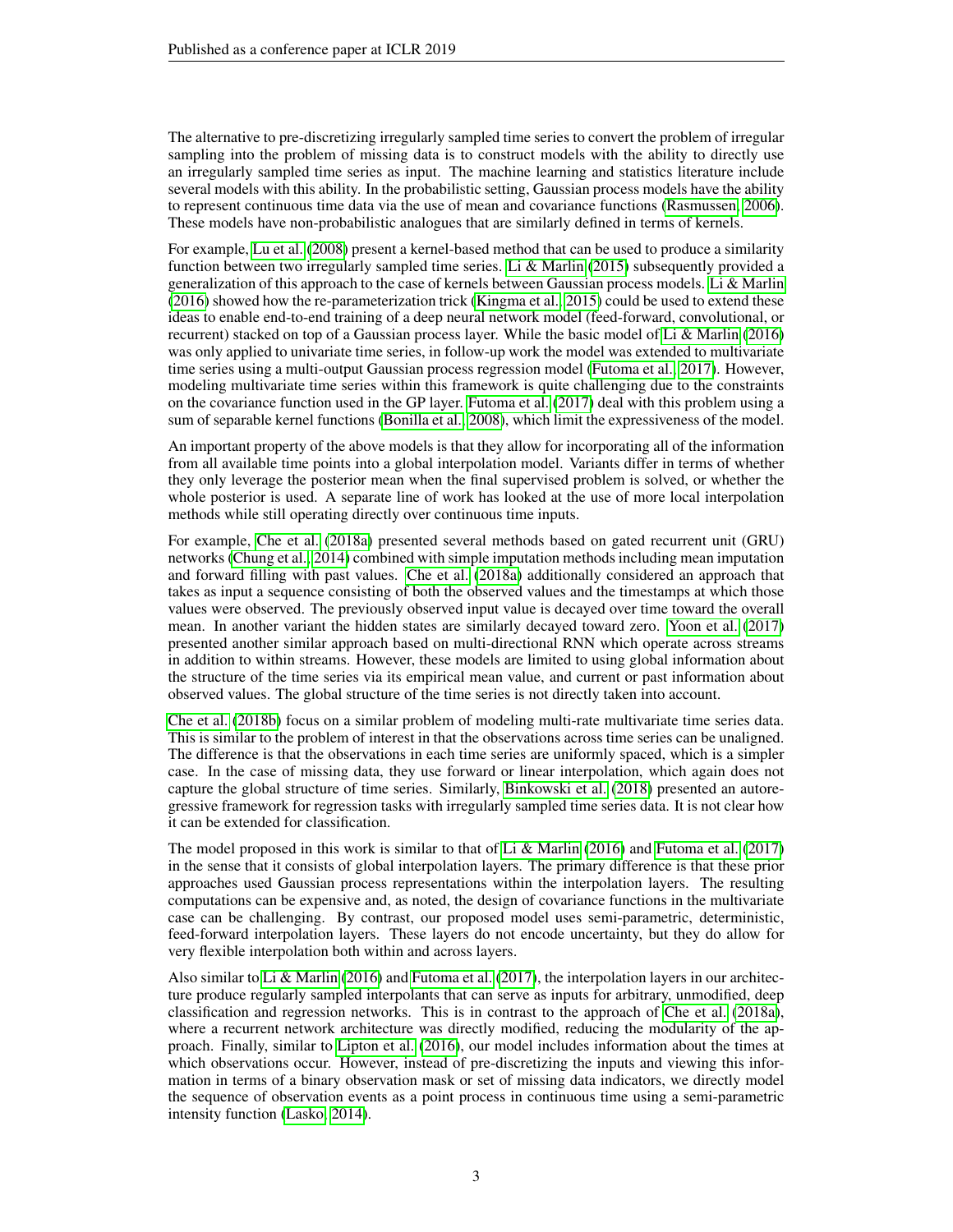<span id="page-3-0"></span>

Figure 1: Architecture of the proposed model

# 3 MODEL FRAMEWORK

In this section, we present the proposed modeling framework. We begin by presenting notation, followed by the model architecture and learning criteria.

#### 3.1 NOTATION

We let  $\mathcal{D} = \{(\mathbf{s}_n, y_n)|n = 1, ..., N\}$  represent a data set containing N data cases. An individual data case consists of a single target value  $y_n$  (discrete for classification and real-valued in the case of regression), as well as a  $D$ -dimensional, sparse and irregularly sampled multivariate time series  $s_n$ . Different dimensions d of the multivariate time series can have observations at different times, as well as different total numbers of observations  $L_{dn}$ . Thus, we represent time series d for data case *n* as a tuple  $s_{dn} = (\mathbf{t}_{dn}, \mathbf{x}_{dn})$  where  $\mathbf{t}_{dn} = [t_{1dn}, ..., t_{L_{dn}dn}]$  is the list of time points at which observations are defined and  $\mathbf{x}_{dn} = [x_{1dn},...,x_{Ldn}]\omega$  is the corresponding list of observed values.

#### 3.2 MODEL ARCHITECTURE

The overall model architecture consists of two main components: an interpolation network and a prediction network. The interpolation network interpolates the multivariate, sparse, and irregularly sampled input time series against a set of reference time points  $\mathbf{r} = [r_1, ..., r_T]$ . We assume that all of the time series are defined within a common time interval (for example, the first 24 or 48 hours after admission for MIMIC-III dataset). The T reference time points  $r_t$  are chosen to be evenly spaced within that interval. In this work, we propose a two-layer interpolation network with each layer performing a different type of interpolation.

The second component, the prediction network, takes the output of the interpolation network as its input and produces a prediction  $\hat{y}_n$  for the target variable. The prediction network can consist of any standard supervised neural network architecture (fully-connected feedforward, convolutional, recurrent, etc). Thus, the architecture is fully modular with respect to the use of different prediction networks. In order to train the interpolation network, the architecture also includes an auto-encoding component to provide an unsupervised learning signal in addition to the supervised learning signal from the prediction network. Figure [1](#page-3-0) shows the architecture of the proposed model. We describe the components of the model in detail below.

#### 3.2.1 INTERPOLATION NETWORK

We begin by describing the interpolation network. The goal of the interpolation network is to provide a collection of interpolants of each of the  $D$  dimensions of an input multivariate time series defined at the T reference time points  $\mathbf{r} = [r_1, ..., r_T]$ . In this work, we use a total of  $C = 3$  outputs for each of the  $D$  input time series. The three outputs (discussed in detail below) capture smooth trends, transients, and observation intensity information. We define  $f_{\theta}(\mathbf{r}, \mathbf{s}_n)$  to be the function computing the output  $\hat{\mathbf{s}}_n$  of the interpolation network. The output  $\hat{\mathbf{s}}_n$  is a fixed-sized array with dimensions  $(DC) \times T$  for all inputs  $s_n$ .

The first layer in the interpolation network separately performs three semi-parametric univariate transformations for each of the  $D$  time series. Each transformation is based on a radial basis function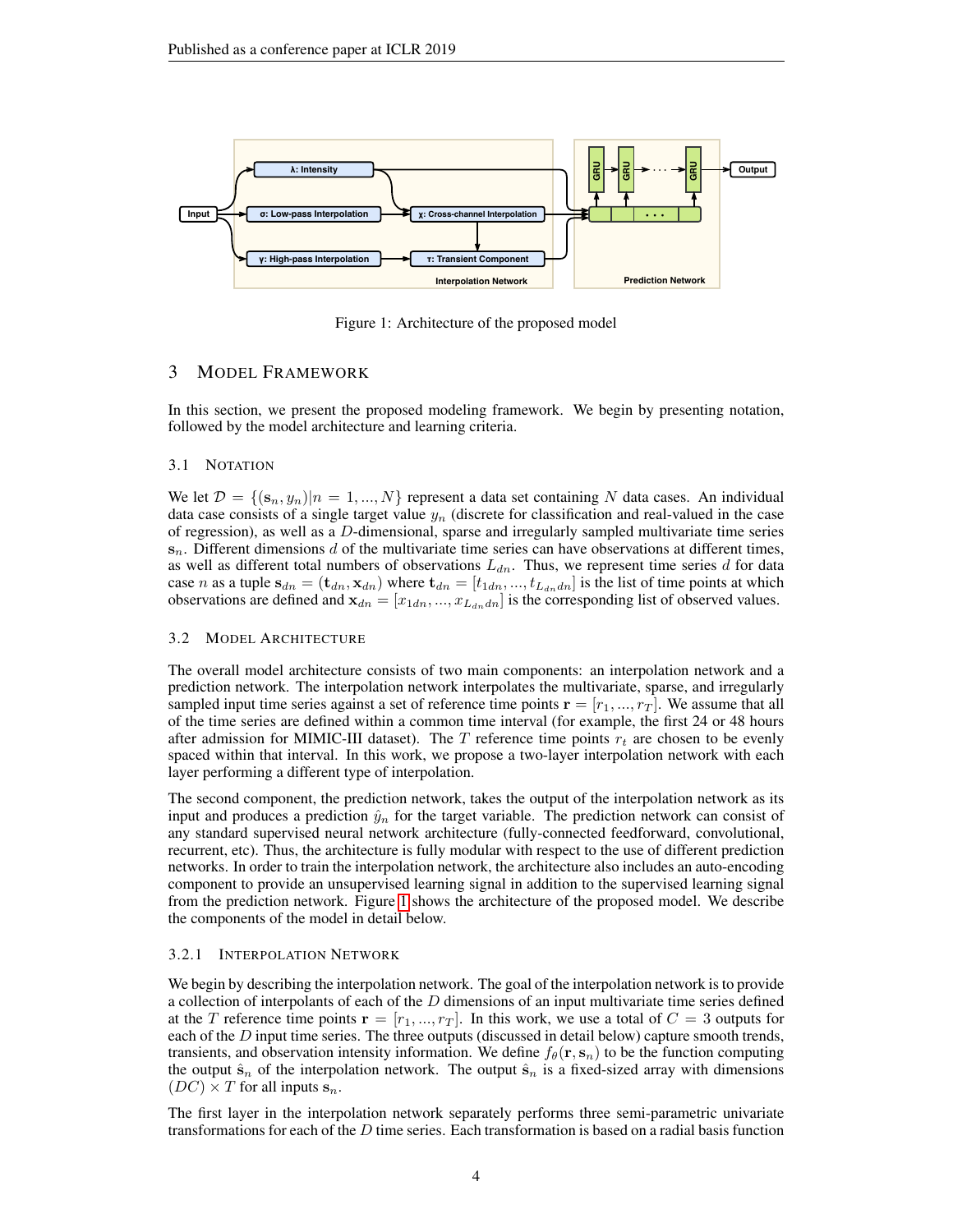(RBF) network to accommodate continuous time observations. The transformations are a low-pass (or smooth) interpolation  $\sigma_d$ , a high-pass (or non-smooth) interpolation  $\gamma_d$  and an intensity function  $\lambda_d$ . These transformations are computed at reference time point  $r_k$  for each data case and each input time series d as shown in Equations [1,](#page-4-0) [2,](#page-4-1) [3](#page-4-2) and [4.](#page-4-3)<sup>[2](#page-0-0)</sup> The smooth interpolation  $\sigma_d$  uses a squared exponential kernel with parameter  $\alpha_d$ , while the non-smooth interpolation  $\gamma_d$  uses a squared exponential kernel with parameter  $\kappa \alpha_d$  for  $\kappa > 1$ .

$$
Z(r, \mathbf{t}, \alpha) = \sum_{t \in \mathbf{t}} w(r, t, \alpha) , \quad w(r, t, \alpha) = \exp(-\alpha (r - t)^2)
$$
 (1)

<span id="page-4-0"></span>
$$
\lambda_{kd} = h_\theta^\lambda(r_k, \mathbf{t}_d, \mathbf{x}_d) = Z(r_k, \mathbf{t}_d, \alpha_d)
$$
\n(2)

<span id="page-4-2"></span><span id="page-4-1"></span>
$$
\sigma_{kd} = h^{\sigma}_{\theta}(r_k, \mathbf{t}_d, \mathbf{x}_d) = \frac{1}{Z(r_k, \mathbf{t}_d, \alpha_d)} \sum_{j=1}^{L_{dn}} w(r_k, t_{jd}, \alpha_d) x_{jd}
$$
(3)

<span id="page-4-4"></span><span id="page-4-3"></span>
$$
\gamma_{kd} = h_{\theta}^{\gamma}(r_k, \mathbf{t}_d, \mathbf{x}_d) = \frac{1}{Z(r_k, \mathbf{t}_d, \kappa \alpha_d)} \sum_{j=1}^{L_{dn}} w(r_k, t_{jd}, \kappa \alpha_d) x_{jd}
$$
(4)

The second interpolation layer merges information across all D time series at each reference time point by taking into account learnable correlations  $\rho_{dd'}$  across all time series. This results in a crossdimension interpolation  $\chi_d$  for each input dimension d. We further define a transient component  $\tau_d$ for each input dimension  $d$  as the difference between the high-pass (or non-smooth) interpolation  $\gamma_d$  from the first layer and the smooth cross-dimension interpolation  $\chi_d$ , as shown in Equation [5.](#page-4-4)

$$
\chi_{kd} = h_{\theta}^{\chi}(r_k, \mathbf{s}) = \frac{\sum_{d'} \rho_{dd'} \lambda_{kd'} \sigma_{kd'}}{\sum_{d'} \lambda_{kd'}} , \qquad \tau_{kd} = h_{\theta}^{\tau}(r_k, \mathbf{s}) = \gamma_{kd} - \chi_{kd} \tag{5}
$$

In the experiments presented in the next section, we use a total of three interpolation network outputs per dimension  $d$  as the input to the prediction network. We use the smooth, cross-channel interpolants  $\chi_d$  to capture smooth trends, the transient components  $\tau_d$  to capture transients, and the intensity functions  $\lambda_d$  to capture information about where observations occur in time.

#### 3.2.2 PREDICTION NETWORK

Following the application of the interpolation network, all  $D$  dimensions of the input multivariate time series have been re-represented in terms of  $C$  outputs defined on the regularly spaced set of reference time points  $r_1, ..., r_T$  (in our experiments, we use  $C = 3$  as described above). Again, we refer to the complete set of interpolation network outputs as  $\hat{\mathbf{s}}_n = f_\theta(\mathbf{r}, \mathbf{s}_n)$ , which can be represented as a matrix of size  $(DC) \times T$ .

The prediction network must take  $\hat{\mathbf{s}}_n$  as input and output a prediction  $\hat{y}_n = g_{\phi}(\hat{\mathbf{s}}_n) = g_{\phi}(f_{\theta}(\mathbf{r}, \mathbf{s}_n))$ of the target value  $y_n$  for data case n. There are many possible choices for this component of the model. For example, the matrix  $\hat{\mathbf{s}}_n$  can be converted into a single long vector and provided as input to a standard multi-layer feedforward network. A temporal convolutional model or a recurrent model like a GRU or LSTM can instead be applied to time slices of the matrix  $\hat{\mathbf{s}}_n$ . In this work, we conduct experiments leveraging a GRU network as the prediction network.

## 3.2.3 LEARNING

To learn the model parameters, we use a composite objective function consisting of a supervised component and an unsupervised component. This is due to the fact that the supervised component alone is insufficient to learn reasonable parameters for the interpolation network parameters given the amount of available training data. The unsupervised component used corresponds to an autoencoder-like loss function. However, the semi-parametric RBF interpolation layers have the ability to exactly fit the input points by setting the RBF kernel parameters to very large values.

<sup>&</sup>lt;sup>2</sup>We drop the data case index  $n$  for brevity in the equations below.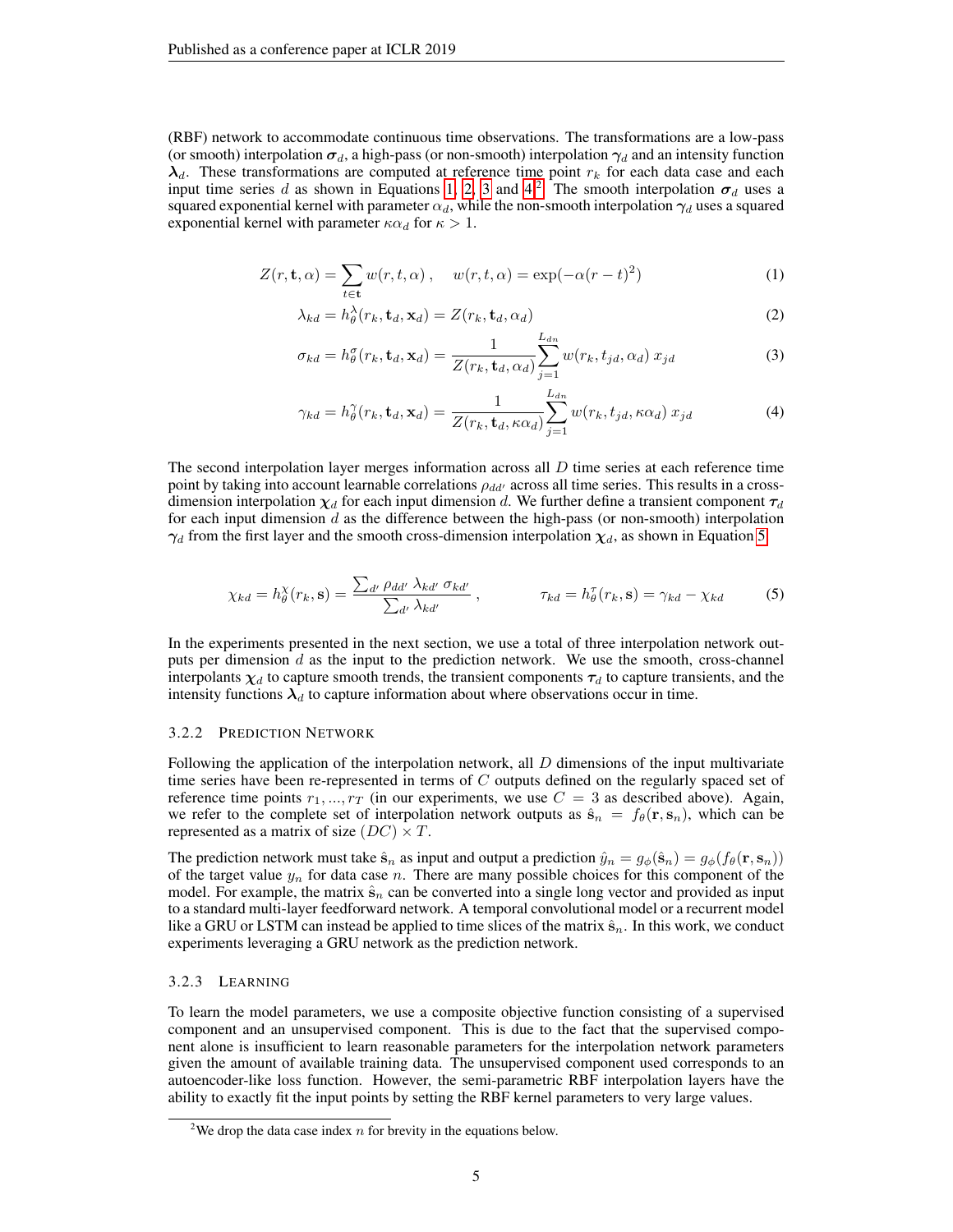To avoid this solution and force the interpolation layers to learn to properly interpolate the input data, it is necessary to hold out some observed data points  $x_{idn}$  during learning and then to compute the reconstruction loss only for these data points. This is a well-known problem with high-capacity autoencoders, and past work has used similar strategies to avoid the problem of trivially memorizing the input data without learning useful structure.

To implement the autoencoder component of the loss, we introduce a set of masking variables  $m_{idn}$ for each data point  $(t_{jdn}, x_{jdn})$ . If  $m_{jdn} = 1$ , then we remove the data point  $(t_{jdn}, x_{jdn})$  as an input to the interpolation network, and include the predicted value of this time point when assessing the autoencoder loss. We use the shorthand notation  $\mathbf{m}_n \odot \mathbf{s}_n$  to represent the subset of values of  $s_n$  that are masked out, and  $(1 - m_n) \odot s_n$  to represent the subset of values of  $s_n$  that are not masked out. The value  $\hat{x}_{jdn}$  that we predict for a masked input at time point  $t_{jdn}$  is the value of the smooth cross-channel interpolant at that time point, calculated based on the un-masked input values:  $\hat{x}_{jdn} = h_{\theta}^{\chi}(t_{jdn}, (1 - \mathbf{m}_n) \odot \mathbf{s}_n).$ 

We can now define the learning objective for the proposed framework. We let  $\ell_P$  be the loss for the prediction network (we use cross-entropy loss for classification and squared error for regression). We let  $\ell_I$  be the interpolation network autoencoder loss (we use standard squared error). We also include  $\ell_2$  regularizers for both the interpolation and prediction networks parameters.  $\delta_I$ ,  $\delta_P$ , and  $\delta_R$ are hyper-parameters that control the trade-off between the components of the objective function.

$$
\theta_{*}, \phi_{*} = \underset{\theta, \phi}{\arg \min} \sum_{n=1}^{N} \ell_{P}(y_{n}, g_{\phi}(f_{\theta}(\mathbf{s}_{n})) + \delta_{I} \|\theta\|_{2}^{2} + \delta_{P} \|\phi\|_{2}^{2} + \delta_{P} \|\phi\|_{2}^{2} + \delta_{P} \sum_{n=1}^{N} \sum_{d=1}^{N} \sum_{j=1}^{L_{dn}} m_{jdn} \ell_{I}(x_{jdn}, h_{\theta}^{\chi}(t_{jdn}, (1 - \mathbf{m}_{n}) \odot \mathbf{s}_{n}))
$$
\n(6)

# 4 EXPERIMENTS AND RESULTS

In this section, we present experiments based on both classification and regression tasks with sparse and irregularly sampled multivariate time series. In both cases, the input to the prediction network is a sparse and irregularly sampled time series, and the output is a single scalar representing either the predicted class or the regression target variable. We test the model framework on two publicly available real-world datasets: MIMIC-III<sup>[3](#page-0-0)</sup> – a multivariate time series dataset consisting of sparse and irregularly sampled physiological signals collected at Beth Israel Deaconess Medical Center from 2001 to 2012 [\(Johnson et al., 2016\)](#page-9-11), and UWaveGesture  $4 - a$  $4 - a$  univariate time series data set consisting of simple gesture patterns divided into eight categories [\(Liu et al., 2009\)](#page-9-12). Details of each dataset can be found in the Appendix [A.1.](#page-10-7) We use the MIMIC-III mortality and length of stay prediction tasks as example classification and regression tasks with multivariate time series. We use the UWave gesture classification task for assessing training time and performance relative to univariate baseline models.

## 4.1 BASELINE MODELS

We compare our proposed model to a number of baseline approaches including off-the-shelf classification and regression models learned using basic features, as well as more recent approaches based on customized neural network models.

#### 4.1.1 NON-NEURAL NETWORK BASELINES

For non-neural network baselines, we evaluate Logistic Regression [\(Hosmer Jr et al., 2013\)](#page-9-13), Support Vector Machines (SVM) [\(Cortes & Vapnik, 1995\)](#page-8-7), Random Forests (RF) [\(Breiman, 2001\)](#page-8-8) and AdaBoost [\(Freund & Schapire, 1997\)](#page-8-9) for the classification task.

For the length of stay prediction task, we apply Linear Regression [\(Hastie et al., 2001\)](#page-9-14), Support Vector Regression (SVR), AdaBoost Regression [\(Drucker, 1997\)](#page-8-10) and Random Forest Regression.

 $3^3$ MIMIC-III is available at <code><https://mimic.physionet.org/></code>

<sup>4</sup>UWaveGestureLibraryAll is available at <http://timeseriesclassification.com>.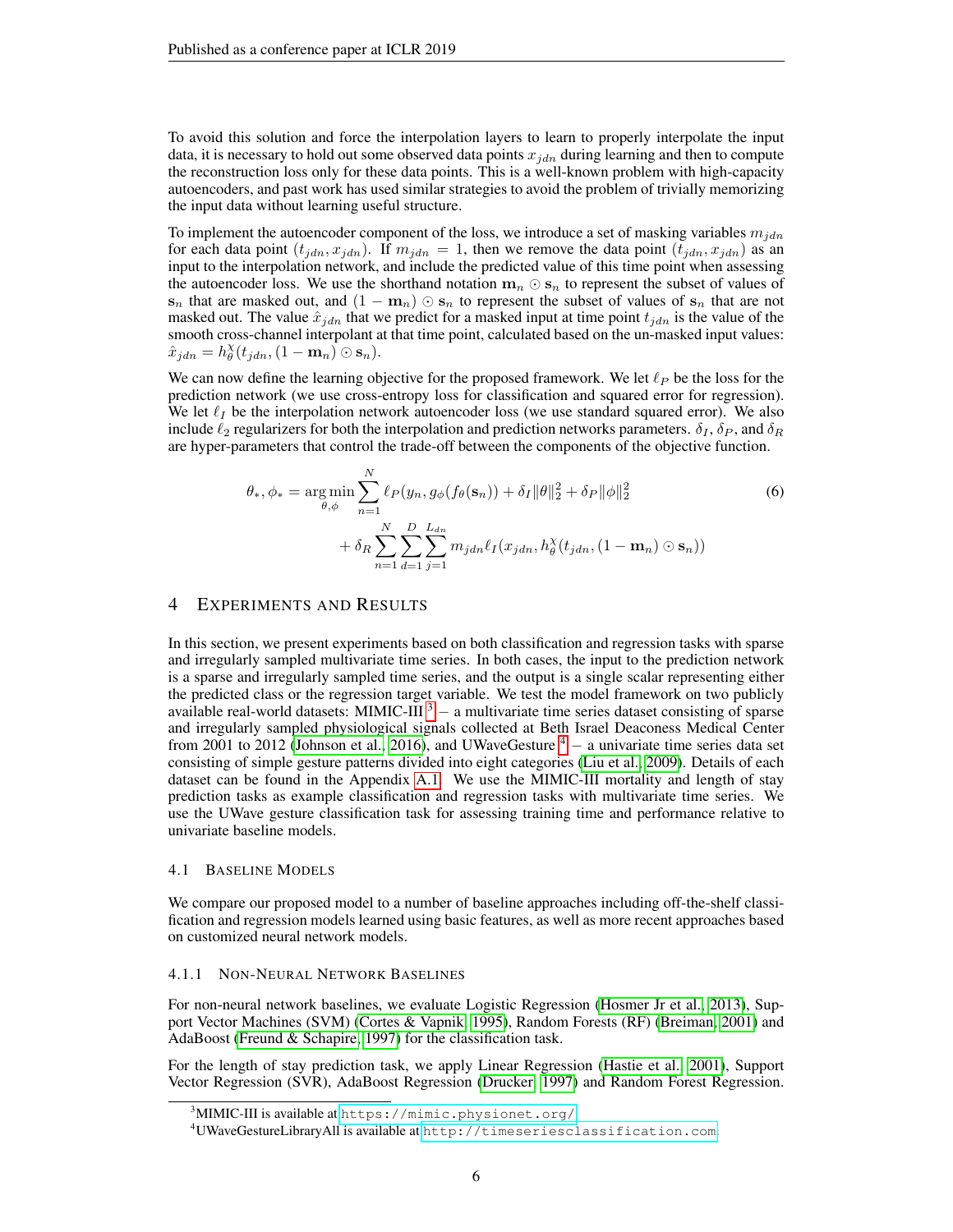Standard instances of all of these models require fixed-size feature representations. We use temporal discretization with forward filling to create fixed-size representation in case of missing data and use this representation as feature set for non-neural network baselines.

# 4.1.2 NEURAL NETWORK MODELS

We compare to several existing deep learning baselines built on GRUs using simple interpolation or imputation approaches. In addition, we compare to current state-of-the-art models for mortality prediction including the work of [Che et al.](#page-8-0) [\(2018a\)](#page-8-0). Their work proposed to handle irregularly sampled and missing data using recurrent neural networks (RNNs) by introducing temporal decays in the input and/or hidden layers. We also evaluate the scalable end-to-end Gaussian process adapter [\(Li & Marlin, 2016\)](#page-9-2) as well as multi-task Gaussian process RNN classifier [\(Futoma et al., 2017\)](#page-9-4) for irregularly sampled univariate and multivariate time series classification respectively. This work is discussed in detail in Section [2.](#page-1-0) The complete set of models that we compare to is as follows:

- GP-GRU: End-to-end Gaussian process with GRU as classifier.
- GRU-M: Missing observations replaced with the global mean of the variable across the training examples.
- GRU-F: Missing values set to last observed measurement within that time series (referred to as forward filling).
- GRU-S: Missing values replaced with the global mean. Input is concatenated with masking variable and time interval indicating how long the particular variable is missing.
- GRU-D: In order to capture richer information, decay is introduced in the input as well as hidden layer of a GRU. Instead of replacing missing values with the last measurement, missing values are decayed over time towards the empirical mean.
- GRU-HD: A variation of GRU-D where decay in only introduced in the hidden layer.

# 4.2 RESULTS

In this section, we present the results of the classification and regression experiments, as well as the results of ablation testing of the internal structure of the interpolation network for the proposed model. We use the UWaveGesture dataset to assess the training time and classification performance relative to the baseline models. We use the standard train and test sets (details are given in appendix [A.1\)](#page-10-7). We report the training time taken for convergence along with accuracy on test set.

For MIMIC-III, we create our own dataset (appendix [A.1\)](#page-10-7) and report the results of a 5-fold cross validation experiment in terms of the average area under the ROC curve (AUC score), average area under the precision-recall curve (AUPRC score), and average cross-entropy loss for the classification task. For the regression task, we use average median absolute error and average fraction of explained variation (EV) as metrics. We also report the standard deviation over cross validation folds for all metrics.

Training and implementation details can be found in appendix [A.2.](#page-11-0) Figure [2](#page-7-0) shows the classification performance on the UWaveGesture dataset. The proposed model and the Gaussian process adapter [\(Li & Marlin, 2016\)](#page-9-2) significantly outperform the rest of the baselines. However, the proposed model achieves similar performance to the Gaussian process adapter, but with a 50x speed up (note the log scale on the training time axis). On the other hand, the training time of the proposed model is approximately the same order as other GRU-based models, but it achieves much better accuracy.

Table [1](#page-7-1) compares the predictive performance of the mortality and length of stay prediction task on MIMIC-III. We note that in highly skewed datasets as is the case of MIMIC-III, AUPRC [\(Davis &](#page-8-11) [Goadrich, 2006\)](#page-8-11) can give better insights about the classification performance as compared to AUC score. The proposed model consistently achieves the best average score over all the metrics. We note that a paired t-test indicates that the proposed model results in statistically significant improvements over all baseline models  $(p < 0.01)$  with respect to all the metrics except median absolute error. The version of the proposed model used in this experiment includes all three interpolation network outputs (smooth interpolation, transients, and intensity function).

An ablation study shows that the results on the regression task can be further improved by using only two outputs (transients, and intensity function), achieving statistically significant improvements over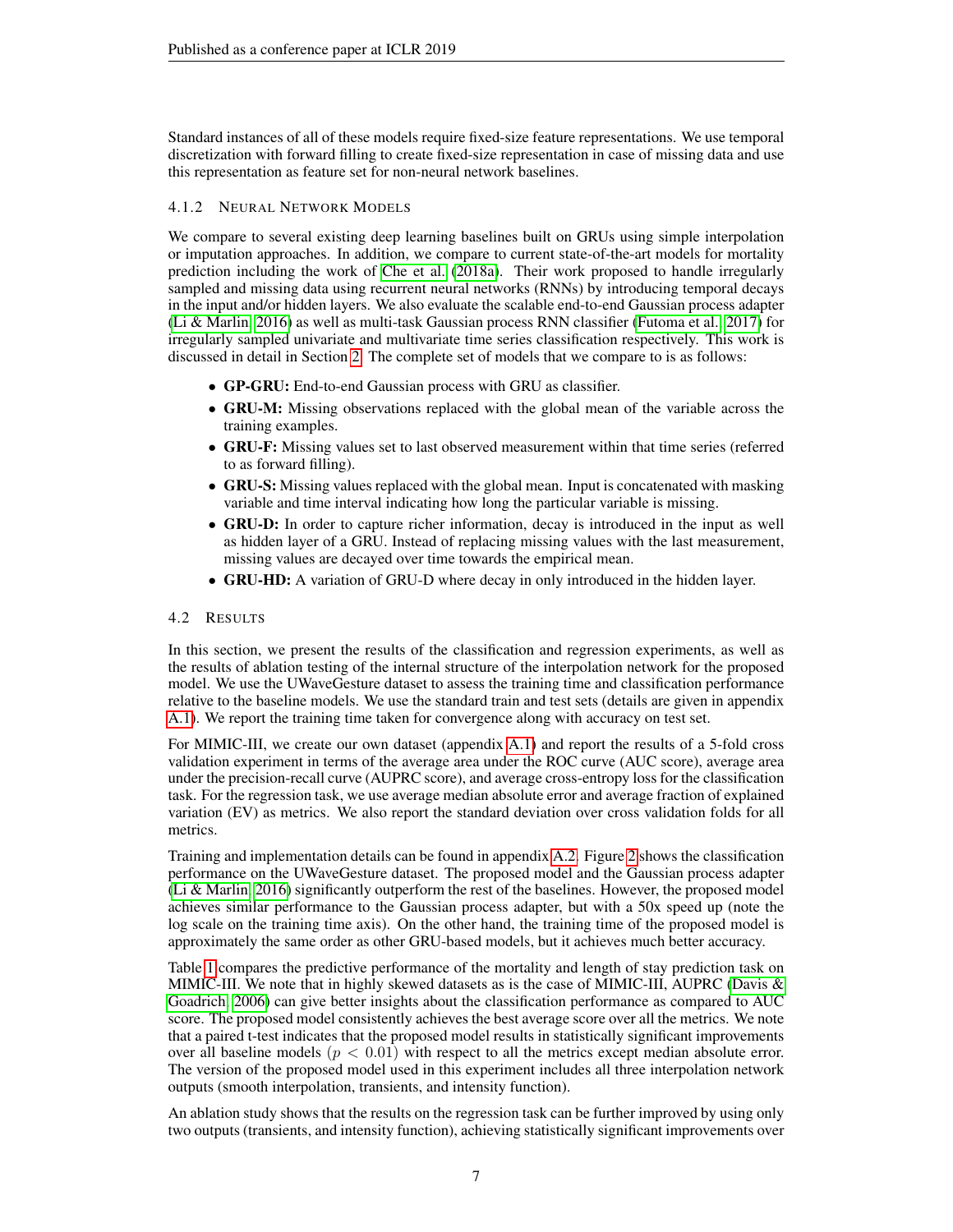<span id="page-7-0"></span>

Figure 2: Classification performance on the UWaveGesture dataset. Models with almost same performance are shown with the same dot e.g. (GRU-M, GRU-F ) and (GRU-D, GRU-HD).

<span id="page-7-1"></span>Table 1: Performance on Mortality (classification) and Length of stay prediction (regression) tasks on MIMIC-III. Loss: Cross-Entropy Loss, MedAE: Median Absolute Error (in days), EV: Explained variance

| Model           |                   | <b>Classification</b> |                   |                   | <b>Regression</b> |
|-----------------|-------------------|-----------------------|-------------------|-------------------|-------------------|
|                 | <b>AUC</b>        | <b>AUPRC</b>          | Loss              | <b>MedAE</b>      | EV score          |
| Log/LinReg      | $0.772 \pm 0.013$ | $0.303 \pm 0.018$     | $0.240 \pm 0.003$ | $3.528 \pm 0.072$ | $0.043 \pm 0.012$ |
| <b>SVM</b>      | $0.671 + 0.005$   | $0.300 + 0.011$       | $0.260 + 0.002$   | $3.523 \pm 0.071$ | $0.042 + 0.011$   |
| AdaBoost        | $0.829 + 0.007$   | $0.345 + 0.007$       | $0.663 + 0.000$   | $4.517 + 0.234$   | $0.100 \pm 0.012$ |
| <b>RF</b>       | $0.826 + 0.008$   | $0.356 + 0.010$       | $0.315 + 0.025$   | $3.113 + 0.125$   | $0.117 \pm 0.035$ |
| <b>GRU-M</b>    | $0.831 \pm 0.007$ | $0.376 \pm 0.022$     | $0.220 + 0.004$   | $3.140 \pm 0.196$ | $0.131 \pm 0.044$ |
| <b>GRU-F</b>    | $0.821 + 0.007$   | $0.360 + 0.013$       | $0.224 + 0.003$   | $3.064 + 0.247$   | $0.126 + 0.025$   |
| <b>GRU-S</b>    | $0.843 + 0.007$   | $0.376 + 0.014$       | $0.218 + 0.005$   | $2.900 + 0.129$   | $0.161 \pm 0.025$ |
| <b>GRU-D</b>    | $0.835 + 0.013$   | $0.359 + 0.025$       | $0.225 + 0.009$   | $2.891 + 0.103$   | $0.146 + 0.051$   |
| <b>GRU-HD</b>   | $0.845 \pm 0.006$ | $0.390 \pm 0.010$     | $0.215 \pm 0.004$ | $2.893 + 0.155$   | $0.158 \pm 0.037$ |
| <b>GP-GRU</b>   | $0.847 \pm 0.007$ | $0.377 \pm 0.017$     | $0.215 + 0.004$   | $2.847 + 0.079$   | $0.217 + 0.020$   |
| <b>Proposed</b> | $0.853 + 0.007$   | $0.418 + 0.022$       | $0.210 + 0.004$   | $2.862 + 0.166$   | $0.245 \pm 0.019$ |

all the baselines. Results for the ablation study are given in Appendix [A.3.](#page-12-0) Finally, we compare the proposed model with multiple baselines on a previous MIMIC-III benchmark dataset [\(Harutyunyan](#page-9-15) [et al., 2017\)](#page-9-15), which uses a reduced number of cohorts as compared to the one used in our experiments. Appendix [A.4](#page-13-0) shows the results on this benchmark dataset, where our proposed approach again outperforms prior approaches.

# 5 DISCUSSION AND CONCLUSIONS

In this paper, we have presented a new framework for dealing with the problem of supervised learning in the presence of sparse and irregularly sampled time series. The proposed framework is fully modular. It uses an interpolation network to accommodate the complexity that results from using sparse and irregularly sampled data as supervised learning inputs, followed by the application of a prediction network that operates over the regularly spaced and fully observed, multi-channel output provided by the interpolation network. The proposed approach also addresses some difficulties with prior approaches including the complexity of the Gaussian process interpolation layers used in (Li  $\&$ [Marlin, 2016;](#page-9-2) [Futoma et al., 2017\)](#page-9-4), and the lack of modularity in the approach of [Che et al.](#page-8-0) [\(2018a\)](#page-8-0). Our framework also introduces novel elements including the use of semi-parametric, feed-forward interpolation layers, and the decomposition of an irregularly sampled input time series into multi-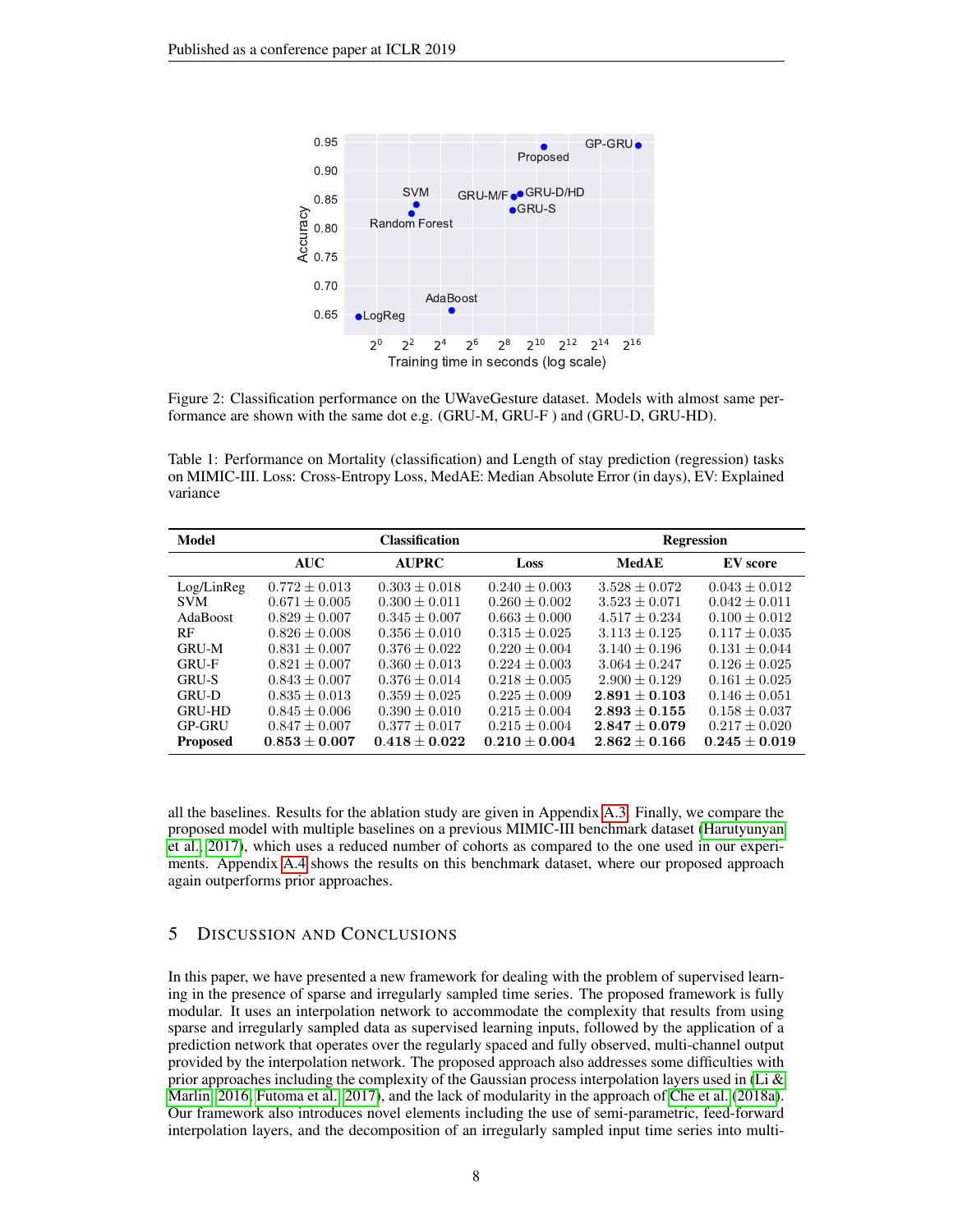ple distinct information channels. Our results show statistically significant improvements for both classification and regression tasks over a range of baseline and state-of-the-art methods.

#### ACKNOWLEDGEMENTS

This work was supported by the National Science Foundation under Grant No. IIS-1350522.

#### **REFERENCES**

- <span id="page-8-3"></span>Gustavo EAPA Batista and Maria Carolina Monard. An analysis of four missing data treatment methods for supervised learning. *Applied artificial intelligence*, 17(5-6):519–533, 2003.
- <span id="page-8-6"></span>Mikolaj Binkowski, Gautier Marti, and Philippe Donnat. Autoregressive convolutional neural networks for asynchronous time series. In Jennifer Dy and Andreas Krause (eds.), *Proceedings of the 35th International Conference on Machine Learning*, volume 80 of *Proceedings of Machine Learning Research*, pp. 580–589, Stockholmsmssan, Stockholm Sweden, 10–15 Jul 2018. PMLR. URL <http://proceedings.mlr.press/v80/binkowski18a.html>.
- <span id="page-8-4"></span>Edwin V Bonilla, Kian M Chai, and Christopher Williams. Multi-task gaussian process prediction. In *Advances in neural information processing systems*, pp. 153–160, 2008.
- <span id="page-8-8"></span>Leo Breiman. Random forests. *Mach. Learn.*, 45(1):5–32, October 2001. ISSN 0885-6125. doi: 10.1023/A:1010933404324. URL <https://doi.org/10.1023/A:1010933404324>.
- <span id="page-8-0"></span>Zhengping Che, Sanjay Purushotham, Kyunghyun Cho, David Sontag, and Yan Liu. Recurrent neural networks for multivariate time series with missing values. *Scientific Reports*, 8(1):6085, 2018a. URL <https://doi.org/10.1038/s41598-018-24271-9>.
- <span id="page-8-5"></span>Zhengping Che, Sanjay Purushotham, Guangyu Li, Bo Jiang, and Yan Liu. Hierarchical deep generative models for multi-rate multivariate time series. In Jennifer Dy and Andreas Krause (eds.), *Proceedings of the 35th International Conference on Machine Learning*, volume 80 of *Proceedings of Machine Learning Research*, pp. 784–793, Stockholmsmssan, Stockholm Sweden, 10–15 Jul 2018b. PMLR. URL <http://proceedings.mlr.press/v80/che18a.html>.
- <span id="page-8-1"></span>Junyoung Chung, Calar Gülcehre, Kyunghyun Cho, and Yoshua Bengio. Empirical evaluation of gated recurrent neural networks on sequence modeling. *arXiv e-prints*, abs/1412.3555, 2014. URL <https://arxiv.org/abs/1412.3555>. Presented at the Deep Learning workshop at NIPS2014.
- <span id="page-8-2"></span>J.S. Clark and O.N. Bjørnstad. Population time series: process variability, observation errors, missing values, lags, and hidden states. *Ecology*, 85(11):3140–3150, 2004.
- <span id="page-8-7"></span>Corinna Cortes and Vladimir Vapnik. Support-vector networks. *Machine Learning*, 20(3):273– 297, Sep 1995. ISSN 1573-0565. doi: 10.1007/BF00994018. URL [https://doi.org/10.](https://doi.org/10.1007/BF00994018) [1007/BF00994018](https://doi.org/10.1007/BF00994018).
- <span id="page-8-11"></span>Jesse Davis and Mark Goadrich. The relationship between precision-recall and roc curves. In *Proceedings of the 23rd International Conference on Machine Learning*, ICML '06, pp. 233– 240, New York, NY, USA, 2006. ACM. ISBN 1-59593-383-2. doi: 10.1145/1143844.1143874. URL <http://doi.acm.org/10.1145/1143844.1143874>.
- <span id="page-8-10"></span>Harris Drucker. Improving regressors using boosting techniques. In *Proceedings of the Fourteenth International Conference on Machine Learning*, ICML '97, pp. 107–115, San Francisco, CA, USA, 1997. Morgan Kaufmann Publishers Inc. ISBN 1-55860-486-3. URL [http://dl.acm.](http://dl.acm.org/citation.cfm?id=645526.657132) [org/citation.cfm?id=645526.657132](http://dl.acm.org/citation.cfm?id=645526.657132).
- <span id="page-8-9"></span>Yoav Freund and Robert E Schapire. A decision-theoretic generalization of on-line learning and an application to boosting. *J. Comput. Syst. Sci.*, 55(1):119–139, August 1997. ISSN 0022-0000. doi: 10.1006/jcss.1997.1504. URL <http://dx.doi.org/10.1006/jcss.1997.1504>.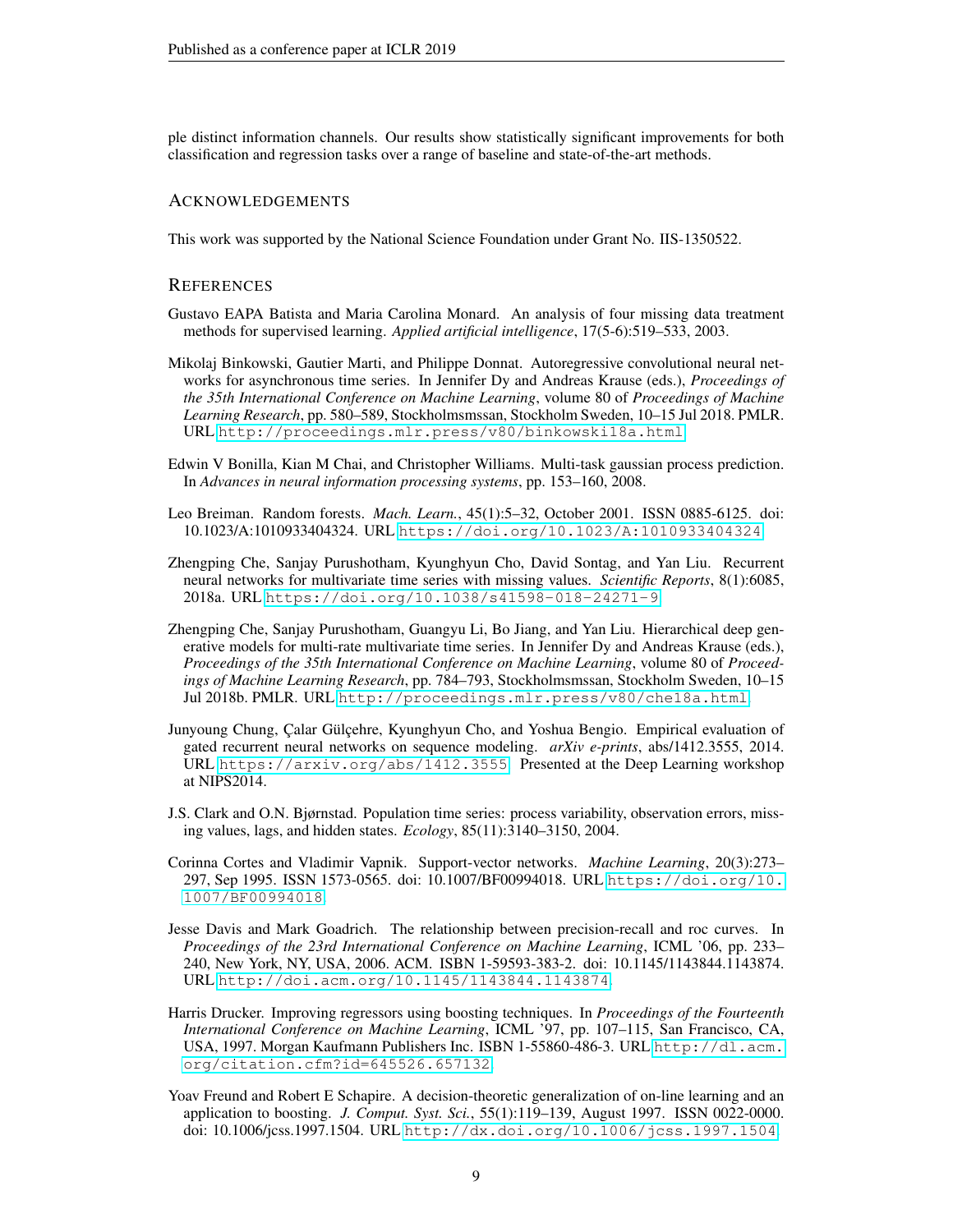- <span id="page-9-4"></span>Joseph Futoma, Sanjay Hariharan, and Katherine A. Heller. Learning to detect sepsis with a multitask gaussian process RNN classifier. In *Proceedings of the 34th International Conference on Machine Learning, ICML 2017, Sydney, NSW, Australia, 6-11 August 2017*, pp. 1174–1182, 2017. URL <http://proceedings.mlr.press/v70/futoma17a.html>.
- <span id="page-9-15"></span>Hrayr Harutyunyan, Hrant Khachatrian, David Kale, and Aram Galstyan. Multitask learning and benchmarking with clinical time series data. 03 2017.
- <span id="page-9-14"></span>Trevor Hastie, Robert Tibshirani, and Jerome Friedman. *The Elements of Statistical Learning*. Springer Series in Statistics. Springer New York Inc., New York, NY, USA, 2001.
- <span id="page-9-13"></span>David W Hosmer Jr, Stanley Lemeshow, and Rodney X Sturdivant. *Applied logistic regression*, volume 398. John Wiley & Sons, 2013.
- <span id="page-9-11"></span>Alistair EW Johnson, Tom J Pollard, Lu Shen, H Lehman Li-wei, Mengling Feng, Mohammad Ghassemi, Benjamin Moody, Peter Szolovits, Leo Anthony Celi, and Roger G Mark. Mimic-iii, a freely accessible critical care database. *Scientific data*, 3:160035, 2016.
- <span id="page-9-10"></span>Diederik P Kingma, Tim Salimans, and Max Welling. Variational dropout and the local reparameterization trick. *arXiv preprint arXiv:1506.02557*, 2015.
- <span id="page-9-5"></span>Thomas A Lasko. Efficient inference of gaussian-process-modulated renewal processes with application to medical event data. In *Uncertainty in artificial intelligence: proceedings of the... conference. Conference on Uncertainty in Artificial Intelligence*, volume 2014, pp. 469. NIH Public Access, 2014.
- <span id="page-9-2"></span>Steven Cheng-Xian Li and Benjamin M Marlin. A scalable end-to-end gaussian process adapter for irregularly sampled time series classification. In *Advances In Neural Information Processing Systems*, pp. 1804–1812, 2016.
- <span id="page-9-1"></span>Steven Cheng-Xian Li and Benjmain M. Marlin. Classification of sparse and irregularly sampled time series with mixtures of expected Gaussian kernels and random features. In *31st Conference on Uncertainty in Artificial Intelligence*, 2015.
- <span id="page-9-3"></span>Zachary C Lipton, David Kale, and Randall Wetzel. Directly modeling missing data in sequences with rnns: Improved classification of clinical time series. In *Machine Learning for Healthcare Conference*, pp. 253–270, 2016.
- <span id="page-9-7"></span>Roderick JA Little and Donald B Rubin. *Statistical analysis with missing data*, volume 333. John Wiley & Sons, 2014.
- <span id="page-9-12"></span>Jiayang Liu, Zhen Wang, Lin Zhong, Jehan Wickramasuriya, and Venu Vasudevan. uwave: Accelerometer-based personalized gesture recognition and its applications. In *Proceedings of the 2009 IEEE International Conference on Pervasive Computing and Communications*, PERCOM '09, pp. 1–9, Washington, DC, USA, 2009. IEEE Computer Society. ISBN temp-isbn. doi: 10.1109/PERCOM.2009.4912759. URL [https://doi.org/10.1109/PERCOM.2009.](https://doi.org/10.1109/PERCOM.2009.4912759) [4912759](https://doi.org/10.1109/PERCOM.2009.4912759).
- <span id="page-9-9"></span>Zhengdong Lu, Todd K. Leen, Yonghong Huang, and Deniz Erdogmus. A reproducing kernel hilbert space framework for pairwise time series distances. In *Proceedings of the 25th International Conference on Machine Learning*, ICML '08, pp. 624–631, New York, NY, USA, 2008. ACM. ISBN 978-1-60558-205-4. doi: 10.1145/1390156.1390235. URL [http://doi.acm.org/](http://doi.acm.org/10.1145/1390156.1390235) [10.1145/1390156.1390235](http://doi.acm.org/10.1145/1390156.1390235).
- <span id="page-9-0"></span>Benjamin M. Marlin, David C. Kale, Robinder G. Khemani, and Randall C. Wetzel. Unsupervised pattern discovery in electronic health care data using probabilistic clustering models. In *Proceedings of the 2nd ACM SIGHIT International Health Informatics Symposium*, pp. 389–398, 2012.

<span id="page-9-8"></span>Carl Edward Rasmussen. Gaussian processes for machine learning. 2006.

<span id="page-9-6"></span>T. Ruf. The lomb-scargle periodogram in biological rhythm research: analysis of incomplete and unequally spaced time-series. *Biological Rhythm Research*, 30(2):178–201, 1999.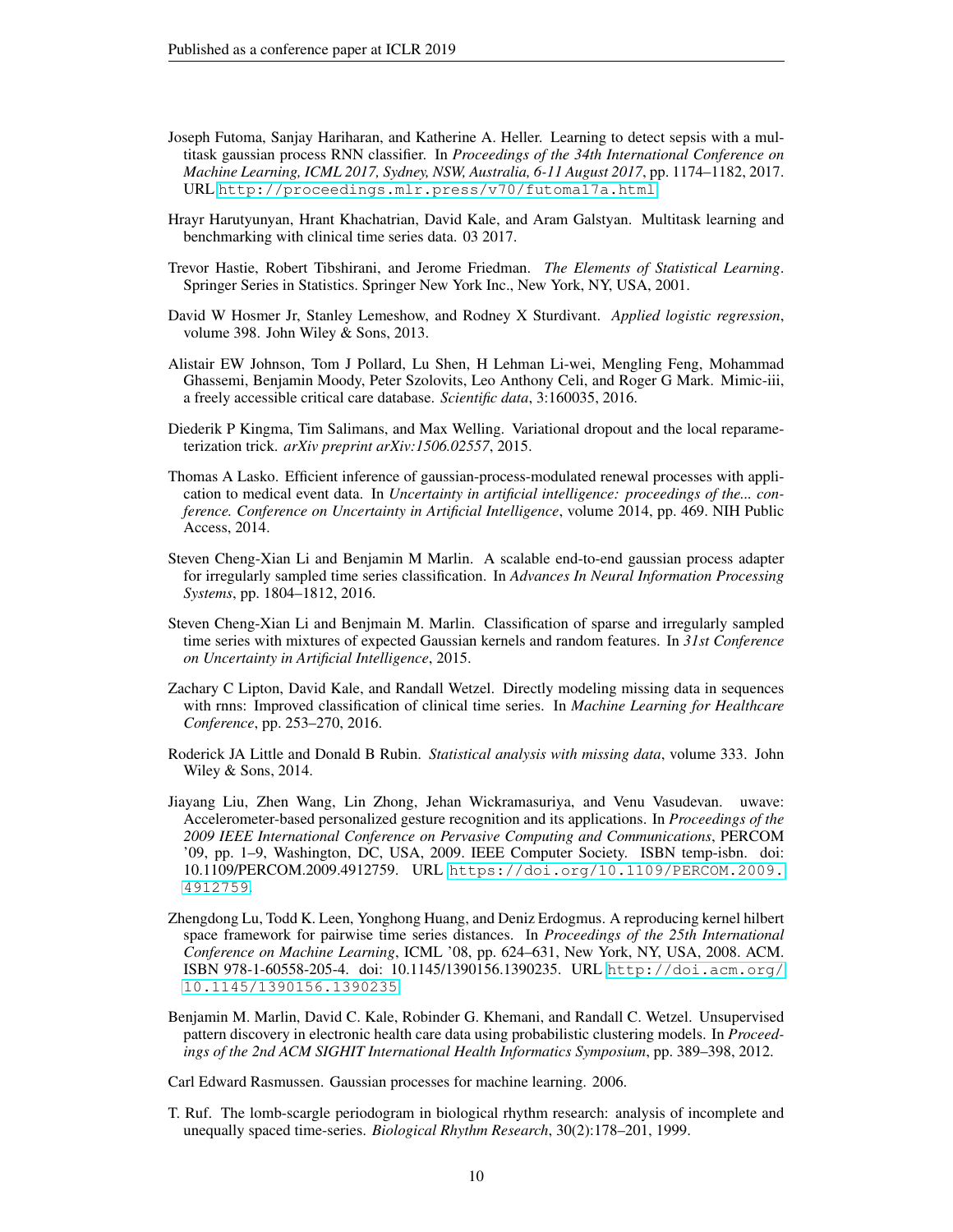- <span id="page-10-5"></span>Ruslan Salakhutdinov, Andriy Mnih, and Geoffrey Hinton. Restricted boltzmann machines for collaborative filtering. In *Proceedings of the 24th international conference on Machine learning*, pp. 791–798. ACM, 2007.
- <span id="page-10-2"></span>Jeffrey D Scargle. Studies in astronomical time series analysis. ii-statistical aspects of spectral analysis of unevenly spaced data. *The Astrophysical Journal*, 263:835–853, 1982.
- <span id="page-10-1"></span>M. Schulz and K. Stattegger. Spectrum: Spectral analysis of unevenly spaced paleoclimatic time series. *Computers & Geosciences*, 23(9):929–945, 1997.
- <span id="page-10-3"></span>Jonathan AC Sterne, Ian R White, John B Carlin, Michael Spratt, Patrick Royston, Michael G Kenward, Angela M Wood, and James R Carpenter. Multiple imputation for missing data in epidemiological and clinical research: potential and pitfalls. *Bmj*, 338:b2393, 2009.
- <span id="page-10-4"></span>David Williams, Xuejun Liao, Ya Xue, and Lawrence Carin. Incomplete-data classification using logistic regression. In *Proceedings of the 22nd International Conference on Machine learning*, pp. 972–979. ACM, 2005.
- <span id="page-10-0"></span>Pranjul Yadav, Michael Steinbach, Vipin Kumar, and Gyorgy Simon. Mining electronic health records (ehrs): A survey. *ACM Computing Surveys (CSUR)*, 50(6):85, 2018.
- <span id="page-10-6"></span>Jinsung Yoon, William R. Zame, and Mihaela van der Schaar. Multi-directional recurrent neural networks : A novel method for estimating missing data. 2017.

#### A APPENDIX

## <span id="page-10-7"></span>A.1 DATASET DESCRIPTIONS

#### A.1.1 MIMIC-III DATASET

We evaluate our model framework on the publicly available MIMIC-III dataset [\(Johnson et al.,](#page-9-11) [2016\)](#page-9-11). MIMIC-III is a de-identified dataset collected at Beth Israel Deaconess Medical Center from 2001 to 2012. It consists of approximately 58,000 hospital admission records. This data set contains sparse and irregularly sampled physiological signals, medications, diagnostic codes, inhospital mortality, length of stay and more. We focus on predicting in-hospital mortality and length of stay using the first 48 hours of data. We extracted 12 standard physiological variables from each of the 53,211 records obtained after removing hospital admission records with length of stay less than 48 hours. Table [2](#page-10-8) shows the features, sampling rates (per hour) and their missingness information computed using the union of all time stamps that exist in any dimension of the input time series.

Table 2: Features extracted from MIMIC III for our experiments

<span id="page-10-8"></span>

| feature    | $#M$ issing | Sampling Rate | feature     | #Missing | <b>Sampling Rate</b> |
|------------|-------------|---------------|-------------|----------|----------------------|
| SpO2       | 31.35\%     | 0.80          | <b>TGCS</b> | 87.94%   | 0.14                 |
| <b>HR</b>  | 23.23\%     | 0.90          | <b>CRR</b>  | 95.08%   | 0.06                 |
| <b>RR</b>  | 59.48\%     | 0.48          | UО          | 82.47\%  | 0.20                 |
| <b>SBP</b> | 49.76%      | 0.59          | FiO2        | 94.82\%  | 0.06                 |
| <b>DBP</b> | 48.73%      | 0.60          | Glucose     | 91.47\%  | 0.10                 |
| Temp       | 83.80\%     | 0.19          | pΗ          | 96.25\%  | 0.04                 |

### Prediction Tasks

In our experiments, each admission record corresponds to one data case  $(s_n, y_n)$ . Each data case n consists of a sparse and irregularly sampled time series  $s_n$  with  $D = 12$  dimensions. Each dimension d of  $s_n$  corresponds to one of the 12 vital sign time series mentioned above. In the case of classification,  $y_n$  is a binary indicator where  $y_n = 1$  indicates that the patient died at any point within the hospital stay following the first 48 hours and  $y_n = 0$  indicates that the patient was discharged at any point after the first 48 hours. There are 4310 (8.1%) patients with a  $y_n = 1$ mortality label. The complete data set is  $\mathcal{D} = \{(\mathbf{s_n}, y_n)|n = 1, ..., N\}$ , and there are  $N = 53,211$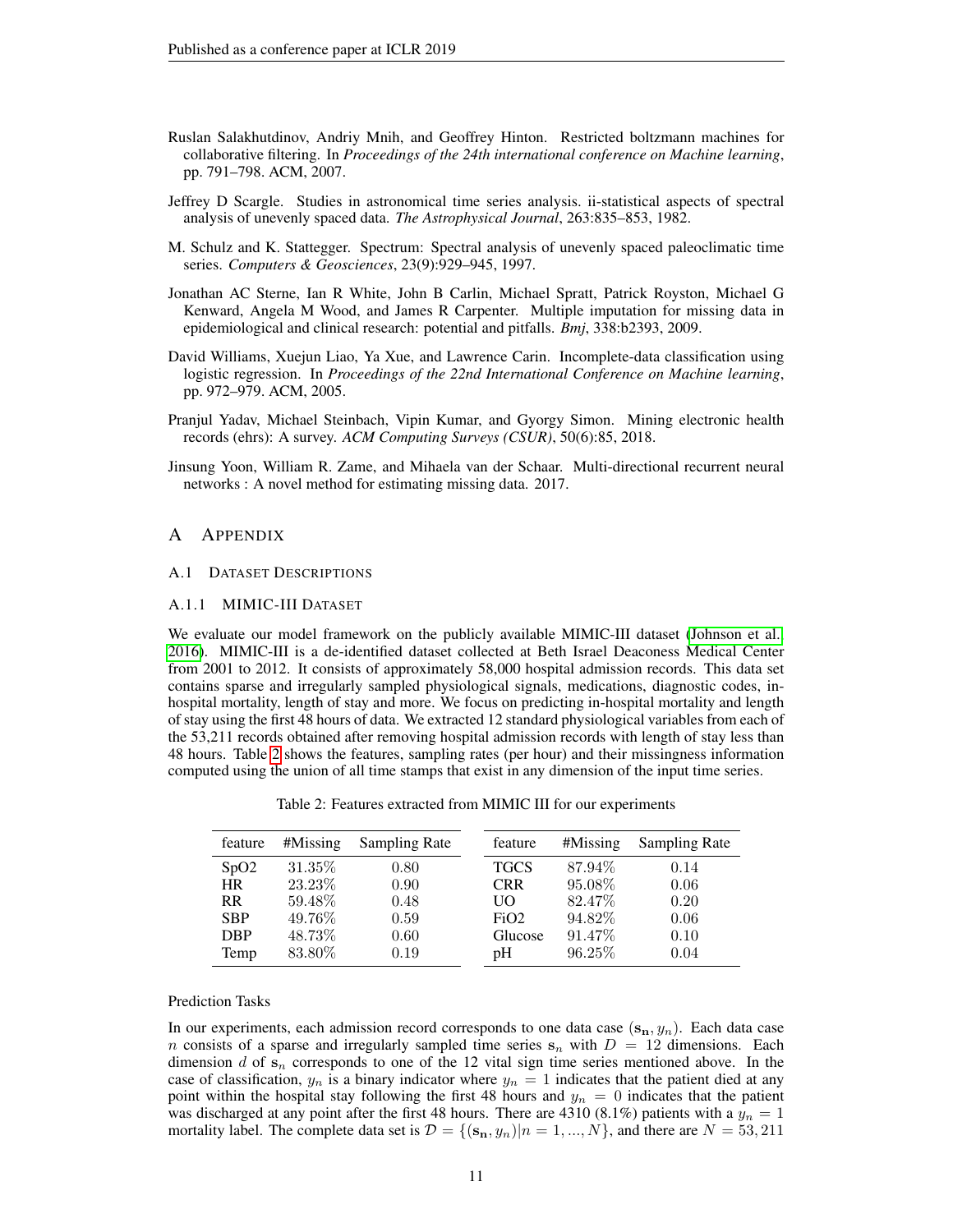data cases. The goal in the classification task is to learn a classification function  $q$  of the form  $\hat{y}_n \leftarrow g(\mathbf{s}_n)$  where  $\hat{y}_n$  is a discrete value.

In the case of regression,  $y_n$  is a real-valued regression target corresponding to the length of stay. Since the data set includes some very long stay durations, we let  $y_n$  represent the log of the length of stay in days for all models. We convert back from the log number of days to the number of days when reporting results. The complete data set is again  $\mathcal{D} = \{(\mathbf{s_n}, y_n)|n = 1, ..., N\}$  with  $N = 53,211$  data cases (we again require 48 hours worth of data). The goal in the regression task is to learn a regression function g of the form  $\hat{y}_n \leftarrow g(\mathbf{s}_n)$  where  $\hat{y}_n$  is a continuous value.

# A.1.2 UWAVE DATASET

UWave dataset is an univariate time series data consisting of simple gesture patterns divided into eight categories. The dataset has been split into 3582 train and 896 test instances. Out of the training data, 30% is used for validation. Each time series contains 945 observations. We follow the same data preparation method as in [Li & Marlin](#page-9-2) [\(2016\)](#page-9-2) where we randomly sample 10% of the observations points from each time series to create a sparse and irregularly sampled data.

# <span id="page-11-0"></span>A.2 IMPLEMENTATION DETAILS

# A.2.1 PROPOSED MODEL

The model is learned using the Adam optimization method in TensorFlow with gradients provided via automatic differentiation. However, the actual multivariate time series representation used during learning is based on the union of all time stamps that exist in any dimension of the input time series. Undefined observations are represented as zeros and a separate missing data mask is used to keep track of which time series have observations at each time point. Equations [1](#page-4-0) to [5](#page-4-4) are modified such that data that are not available are not taken into account at all. This implementation is exactly equivalent to the computations described, but supports parallel computation across all dimensions of the time series for a given data case.

Finally, we note that the learning problem can be solved using a doubly stochastic gradient based on the use of mini batches combined with re-sampling the artificial missing data masks used in the interpolation loss. In practice, we randomly select 20% of the observed data points to hold out from every input time series.

For the time series missing entirely, our interpolation network assigns the starting point (time t=0) value of the time series to the global mean before applying the two-layer interpolation network. In such cases, the first interpolation layer just outputs the global mean for that channel, but the second interpolation layer performs a more meaningful interpolation using the learned correlations from other channels.

## A.2.2 BASELINES

The Logistic Regression model is trained with cross entropy loss with regularization strength set to 1. The support vector classifier is used with a RBF kernel and trained to minimize the soft margin loss. We use the cross entropy loss on the validation set to select the optimal number of estimators in case of Adaboost and Random Forest. Similar to the classification setting, the optimal number of estimators for regression task in Adaboost and Random Forest is chosen on the basis of squared error on validation set.

## MIMIC-III DATASET

We evaluate all models using a five-fold cross-validation estimate of generalization performance. In the classification setting, all the deep learning baselines are trained to minimize the cross entropy loss while the proposed model uses a composite loss consisting of cross-entropy loss and interpolation loss (with  $\delta_R = 1$ ) as described in section 3.2.3. In the case of the regression task, all baseline models are trained to minimize squared error and the proposed model is again trained with a composite loss consisting of squared error and interpolation loss.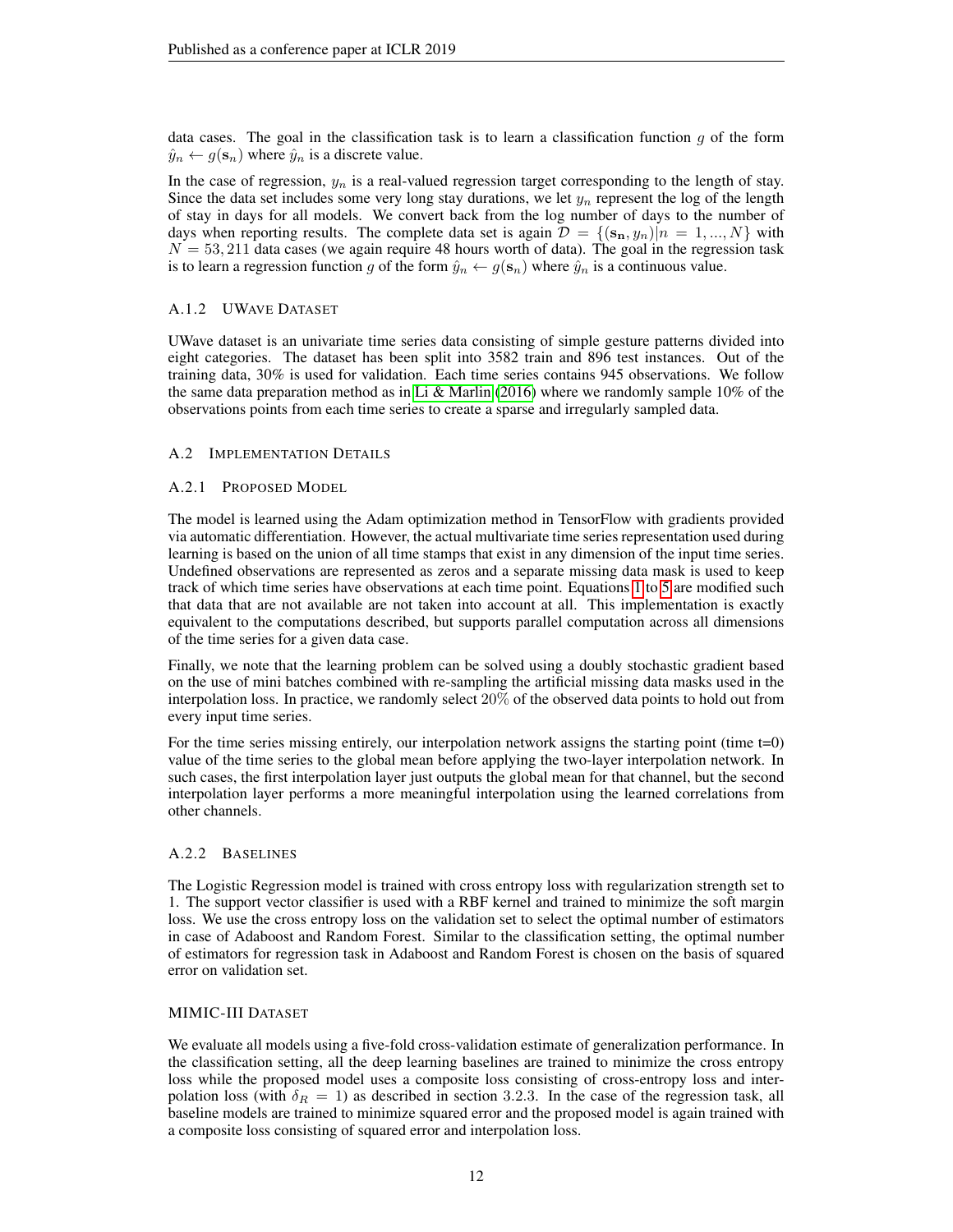We follow the multi-task Gaussian process implementation given by [Futoma et al.](#page-9-4) [\(2017\)](#page-9-4) and treat the number of hidden units and hidden layers as hyper-parameters. For all of the GRU-based models, we use the already specified parameters [\(Che et al., 2018a\)](#page-8-0). The models are learned using the Adam optimization. Early stopping is used on a validation set sub-sampled from the training folds. In the classification case, the final outputs of the GRU hidden units are used in a logistic layer that predicts the class. In the regression case, the final outputs of the GRU hidden units are used as input for a dense hidden layer with 50 units, followed by a linear output layer.

## UWAVE DATASET

We independently tune the hyper-parameters of each baseline method. For GRU-based methods, hidden units are searched over the range  $\{2^5, 2^6, \cdots, 2^{11}\}$ . Learning is done in same way as described above. We evaluate all the baseline models on the test set and compare the training time and accuracy. For the Gaussian process model, we use the squared exponential covariance function. We use the same number of inducing points for both the Gaussian process and the proposed model. The Gaussian process model is jointly trained with the GRU using stochastic gradient descent with Nesterov momentum. We apply early stopping based on the validation set.

## <span id="page-12-0"></span>A.3 ADDITIONAL EXPERIMENTS

In this section, we address the question of the relative information content of the different outputs produced by the interpolation network used in the proposed model for MIMIC-III dataset. Recall that for each of the  $D = 12$  vital sign time series, the interpolation network produces three outputs: a smooth interpolation output (SI), a non-smooth or transient output (T), and an intensity function (I). The above results use all three of these outputs.

To assess the impact of each of the interpolation network outputs, we conduct a set of ablation experiments where we consider using all sub-sets of outputs for both the classification task and for the regression task.

Table [3](#page-12-1) shows the results from five-fold cross validation mortality and length of stay prediction experiments. When using each output individually, smooth interpolation (SI) provides the best performance in terms of classification. Interestingly, the intensity output is the best single information source for the regression task and provides at least slightly better mean performance than any of the baseline methods shown in Table [1.](#page-7-1) Also interesting is the fact that the transients output performs significantly worse when used alone than either the smooth interpolation or the intensity outputs in the classification task.

<span id="page-12-1"></span>Table 3: Performance of all subsets of the interpolation network outputs on Mortality (classification) and Length of stay prediction (regression) tasks. SI: Smooth Interpolation, I: Intensity, T: Transients, Loss: Cross-Entropy Loss, MedAE: Median Absolute Error, EV: Explained variance

| Model           | <b>Classification</b> |                 |                 | <b>Regression</b> |                   |  |
|-----------------|-----------------------|-----------------|-----------------|-------------------|-------------------|--|
|                 | <b>AUC</b>            | <b>AUPRC</b>    | Loss            | <b>MedAE</b>      | EV score          |  |
| <b>SI, T, I</b> | $0.853 + 0.007$       | $0.418 + 0.022$ | $0.210 + 0.004$ | $2.862 + 0.166$   | $0.245 \pm 0.019$ |  |
| SI. I           | $0.852 + 0.005$       | $0.408 + 0.017$ | $0.210 + 0.004$ | $2.745 + 0.062$   | $0.224 + 0.010$   |  |
| SI. T           | $0.820 \pm 0.008$     | $0.355 + 0.024$ | $0.226 + 0.005$ | $2.911 + 0.073$   | $0.182 + 0.009$   |  |
| <b>SI</b>       | $0.816 + 0.009$       | $0.354 + 0.018$ | $0.226 + 0.005$ | $3.035 + 0.063$   | $0.183 + 0.016$   |  |
|                 | $0.786 \pm 0.010$     | $0.250 + 0.012$ | $0.241 + 0.003$ | $2.697 + 0.072$   | $0.251 + 0.009$   |  |
| I. T            | $0.755 + 0.012$       | $0.236 + 0.014$ | $0.272 + 0.010$ | $2.738 + 0.101$   | $0.290 + 0.010$   |  |
| Т               | $0.705 \pm 0.009$     | $0.192 + 0.008$ | $0.281 + 0.004$ | $2.995 + 0.130$   | $0.207 + 0.024$   |  |

When considering combinations of interpolation network components, we can see that the best performance is obtained when all three outputs are used simultaneously in classification tasks. For the regression task, the intensity output provides better performance in terms of median absolute error while a combination of intensity and transients output provide better explained variance score. However, the use of the transients output contributes almost no improvement in the case of the AUC and cross entropy loss for classification relative to using only smooth interpolation and intensity. Inter